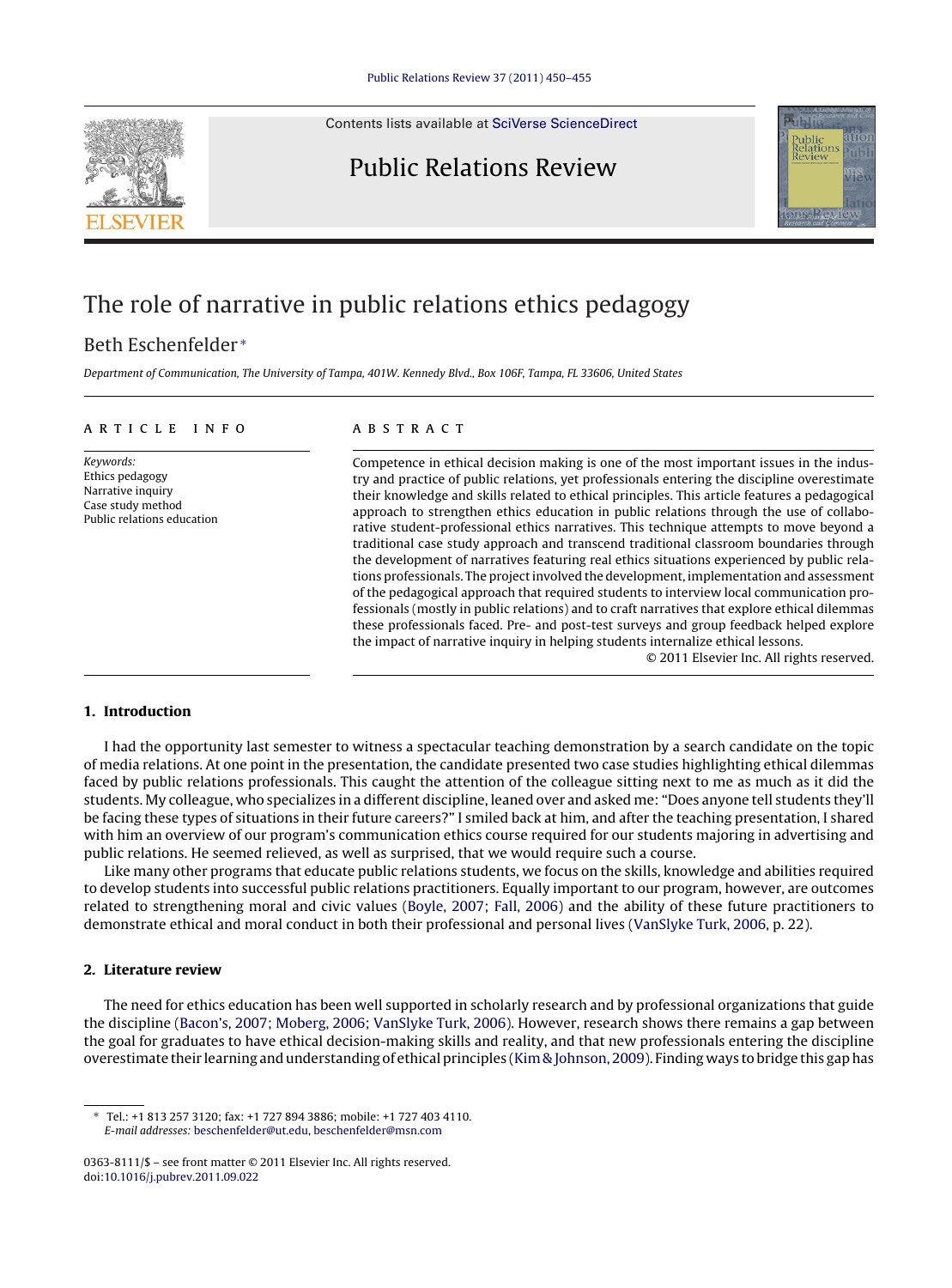been the focus of educators and researchers who have explored varied pedagogical practices to strengthen ethics education including student-professional mentor interaction [\(Place,](#page--1-0) [2008\),](#page--1-0) group exercises [\(Kovacs,](#page--1-0) [2008\),](#page--1-0) team teaching [\(Lingwall,](#page--1-0) [2008\),](#page--1-0) guestlectures ([Lingwall,](#page--1-0) [2008\),](#page--1-0) experiential learning ([Worley,](#page--1-0) [Worley,](#page--1-0) [Hugenberg,](#page--1-0) [&](#page--1-0) [Elkins,](#page--1-0) [2009\),](#page--1-0) simulated learning [\(Kuhn,](#page--1-0) [1998\),](#page--1-0) capstone courses [\(Neff,](#page--1-0) [2002;](#page--1-0) [Silverman,](#page--1-0) [2007\),](#page--1-0) and case studies [\(Laditka](#page--1-0) [&](#page--1-0) [Houck,](#page--1-0) [2006;](#page--1-0) [Moberg,](#page--1-0) [2006;](#page--1-0) [Parkinson](#page--1-0) [&](#page--1-0) [Ekachai,](#page--1-0) [2002;](#page--1-0) [Sykes,](#page--1-0) [2008\).](#page--1-0)

Context is especially important to help students integrate their previously acquired knowledge to complex problem solving [\(Moberg,](#page--1-0) [2006\),](#page--1-0) especially problems that have ethical implications. Making ethical decisions requires wisdom gained through tacit knowledge, which "is transmitted through experience, through narrative, and through 'deep' social interaction" [\(Moberg,](#page--1-0) [2006,](#page--1-0) p. 312). Several pedagogical strategies are used to help educators achieve contextual understanding of realworld situations students will face when they become public relations practitioners. Most of these can be classified as experiential learning, which includes a broad spectrum of diverse forms of pedagogy. [Kuhn](#page--1-0) [\(1998\)](#page--1-0) advocates simulation as one effective experiential learning approach because of its ability to engage "the whole student, not just their (sic) intellect and analytic powers" (p. 305). Arousing emotion is central to help students embody the theoretical lessons learned in the classroom, and [Kuhn](#page--1-0) [\(1998\)](#page--1-0) contends simulations surpass case studies as a means to arouse emotion in learning because they are closer to representing "real life" (p. 301).

Case studies, however, still serve an important purpose in the public relations curriculum, and they are favored by educators [\(Lingwall,](#page--1-0) [2008\).](#page--1-0) Through case studies, students are challenged to use a myriad of problem-solving approaches to analyze the case, to exercise "moral imagination in the search for innovative solutions" [\(Winston,](#page--1-0) [2000,](#page--1-0) p. 156), and to consider values and ethical theories that may help them resolve the ethical dilemma presented. Many of the most compelling case studies, however, feature large companies or situations that students (especially those not yet working in the field) may find difficult to envision encountering in their future careers. The case presented in the previously referenced teaching demonstration, for example, featured a prominent media relations gaffe by Walmart. Although I use such case studies in my classes, I always feel students are missing important opportunities to connect the case to real situations they will face in their future careers.

Simulations, case studies, and other forms of experiential learning fill an important role in ethics education in public relations. However, in my own experience teaching a communication ethics course and observing others who do the same, it is apparent students do not take to heart the ethical concepts they are studying. Students learn a variety of theories and approaches to ethical decision making, and they study a myriad of real-world cases where professionals are challenged with moral dilemmas. It seems, however, students do not embrace or embody the type of morality or social conscience we had like to see instilled within them. The related virtues do not become part of their being. To achieve that level of learning and integration, a deeper level of lived experience is required. Such living wisdom may be fostered through the type of pedagogical project featured in this article.

#### 2.1. Going beyond traditional case study method

Several researchers have explored techniques to further the case study method to enhance its impact on students; that is, to strengthen students' ability to internalize moral lessons, such as by connecting ethics lessons to broadcast news events [\(Sykes,](#page--1-0) [2008\)](#page--1-0) and by using social media and other technologies to chat with in-house or agency practitioners about cases [\(Kovacs,](#page--1-0) [2008\).](#page--1-0)

[Moberg](#page--1-0) [\(2006\)](#page--1-0) carried case studies further by encouraging students to capture stories from practitioners they know, and [Laditka](#page--1-0) [and](#page--1-0) [Houck](#page--1-0) [\(2006\)](#page--1-0) assigned student-developed case studies created from students' own experience. Both of these approaches demonstrated positive learning for the students, but they involved students who were more mature than the typical undergraduate students in many baccalaureate institutions, and the case studies featured general business issues and environments. [Moberg's](#page--1-0) [\(2006\)](#page--1-0) research involved MBA students, and [Laditka](#page--1-0) [and](#page--1-0) [Houck's](#page--1-0) [\(2006\)](#page--1-0) research featured students in a graduate business management program whose average age was 35.2 years. Students in many public relations academic programs are young, inexperienced, not yet working in the field, and have no contacts in the local community to initiate this type of field research. For these students, other methods are needed that blend experiential learning with case studies. Little work has been done to extend this effort into undergraduate public relations education.

This project attempts to advance this cause by incorporating narrative inquiry, building on research that supports the value of stories in learning. "Stories can have a strong impact on our moral development. Stories have an ability to change us ethically by experiencing the characters and the lessons they learn" [\(Coles,](#page--1-0) [1989,](#page--1-0) p. 137). Through stories the writer and reader can learn concepts and understand related theories. As [Bochner](#page--1-0) [\(1997\)](#page--1-0) explains: "Theory meets story when we 'think with' a story rather than about it" (p. 434).

When prepping my communication ethics courses for the first time, I looked far and wide, to no avail, for texts featuring narratives that would resonate with my younger population of students. There also was limited research featuring the value and impact of such narratives in teaching communication ethics. This study furthers knowledge in this area by developing a new pedagogical approach for teaching public relations ethics, and it examines the value and effectiveness of this type of pedagogical approach in reaching young students about to confront professional ethical challenges for the first time.